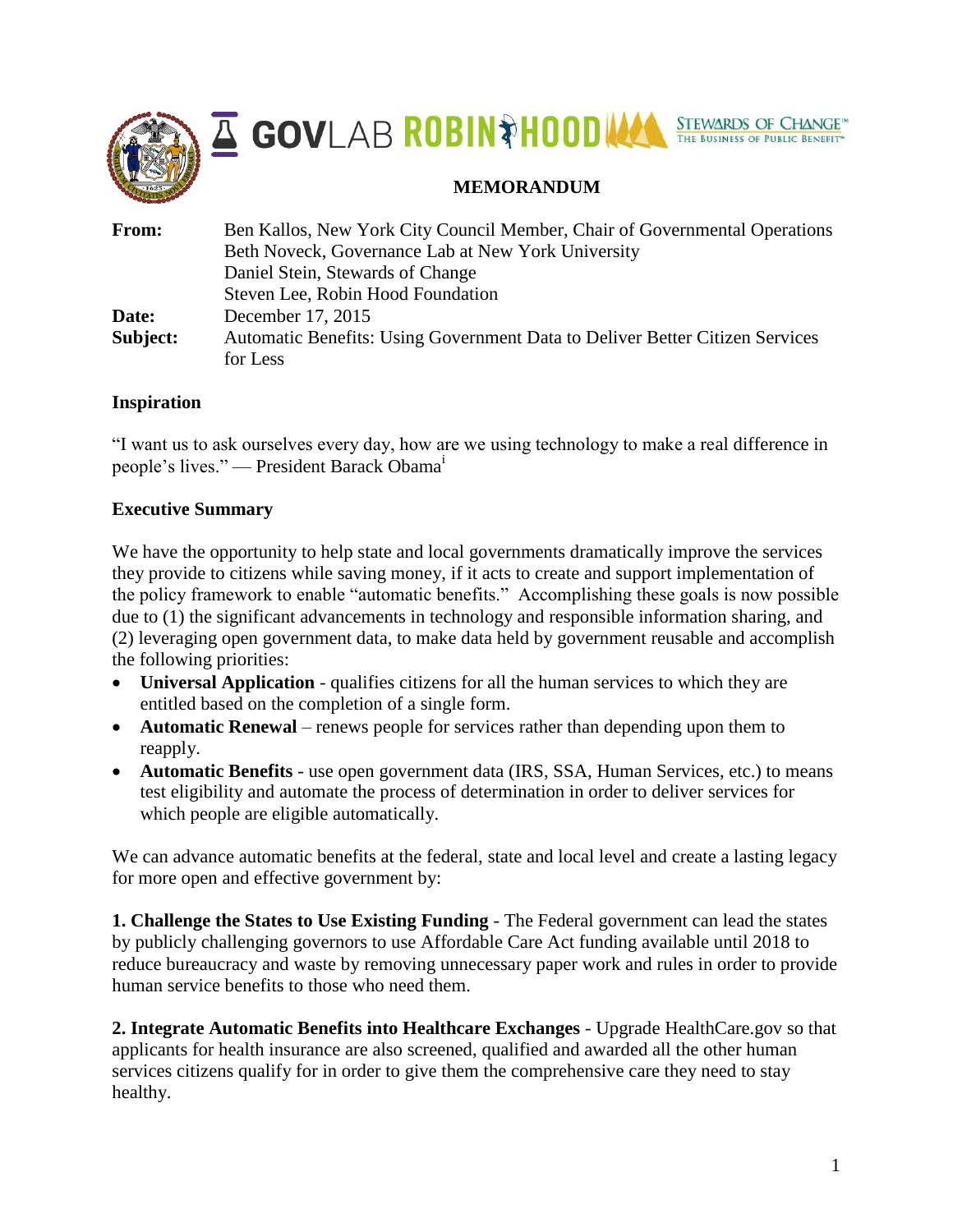**3. Challenge the Private and Non-Profit Sector** - Issue a challenge to states and locals to make the business rules underlying benefits decisions freely available as open data and invite the private and non-profit sector to innovate in delivery of government benefits, including by creating new kinds of eligibility apps.

**4. Super Waiver –** seeking a blanket waiver of any bureaucratic rules, identified below, that stand in the way of granting benefits to people who need them and following the framework laid out by automatic benefits legislation introduced in New York City.<sup>ii</sup>

President Obama has already laid the groundwork for "automatic benefits" through the Affordable Care Act, Executive Order 13563, Executive Memorandum, waivers, guidance and funding for each state to use *integration* and *interoperability* to improve delivery of federallyassisted human service benefits to their residents by leveraging information sharing across human service agencies to automatically recertify or provide benefits. Across the nation, states including California, Louisiana, North Carolina, Pennsylvania, and New York have begun to implement one stop websites for multi-benefit screening and application, online and mobile phone apps for self-service case management and updates, eligibility systems and business rule engines (BREs), electronic evidence imaging, and electronic data matching to provide benefits automatically.

Automatic benefits have the advantage of decreasing interaction with bureaucracy and making government more efficient, effective, and humane. But without intervention, a handful of states may build automatic benefits with governors claiming credit individually, but the vast majority will miss the 2018 deadline, leaving much of America without the benefits they need.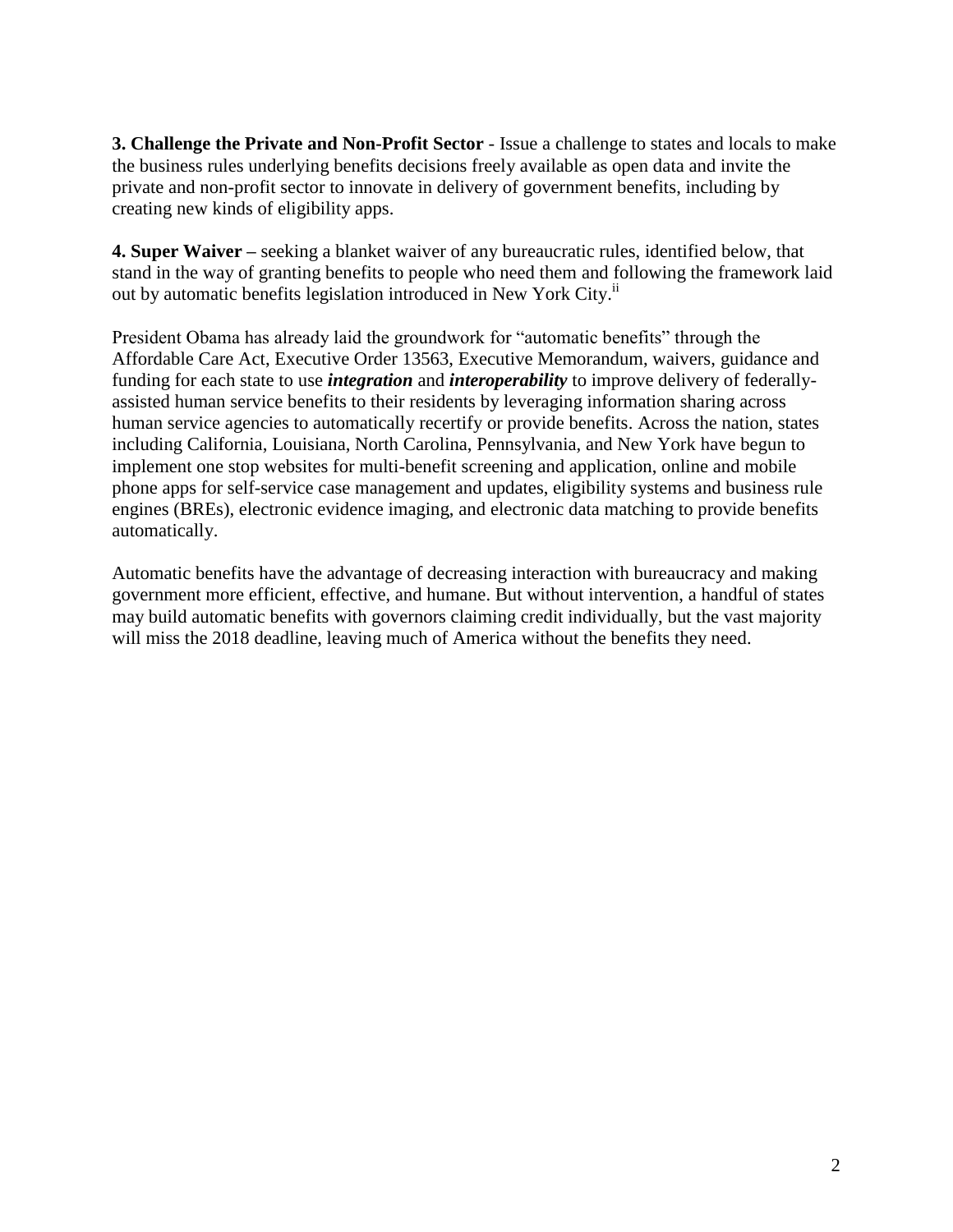## **Introduction**

Government has a unique window of opportunity to modernize in the next two years with a "no wrong door" approach that will create a seamless experience for citizens so that they receive increasing amounts of government service through minimal interaction with bureaucracy. Whether this happens in the next two years, or we miss it for a generation, is a question of whether someone provides a vision to organize state governments to innovate with the software and systems necessary to provide automatic benefits.

President Obama has already laid the groundwork for "automatic benefits" through mandates for *integration* and *interoperability* in the Affordable Care Act, Executive Order 13563, Executive Memorandum, waivers, demonstrations along with guidance and funding provided to states for implementing new systems capable of serving all federally-assisted human service benefits.

Tasked with leading this effort the Administration for Children and Families at the Department of Health and Human Services, has provided vision, funding, illustrations of key features, and legal frameworks clarifying that confidentiality requirements *do not preclude* information sharing among government agencies in order to determine eligibility among human services such as child welfare, child support, child care, TANF, LIHEAP, and SNAP automatically.

Following ACF/HHS funding and guidance towards interoperability, states across the nation have begun to implement client portals for multi-benefit screening and application, online and mobile phone apps for self-service case management and updates, eligibility systems and business rule engines (BREs), electronic evidence imaging, and electronic data matching to provide benefits automatically.

Existing programs provide models such as SNAP CAP demonstrations in more than one third of the states where some states are providing preloaded SNAP EBT cards to seniors who live alone and receive SSI, which has led to the highest participation rates in the country. In the private sector Intuit's TurboTax has already built "automatic benefits" as "Benefits Assist," Food Bank NYC's VITA already completes SNAP applications, and even the IRS is sending notices for EITC, all of them seeking to provide government benefits using tax information.

"Automatic Benefits" legislation proposed by New York City Council Member Ben Kallos provides a framework for using a combination of tax information, screened application information, and existing government information to provide government benefits to residents, at first through a universal application, notifications and pre-filled forms then eventually automatically without need for further application or recertification.<sup>iii</sup> "Automatic Benefits" is already a reality in piece meal and simply provides codification and a vision for a comprehensive approach to seamlessly providing government benefits.

Government at all levels can catalyze implementation through waiver, publicly challenging states and ensuring funding is used by to build interoperable systems, building the system at a federal level and giving it away to states, or working with the private sector to innovate and quickly provide human service benefits people need automatically.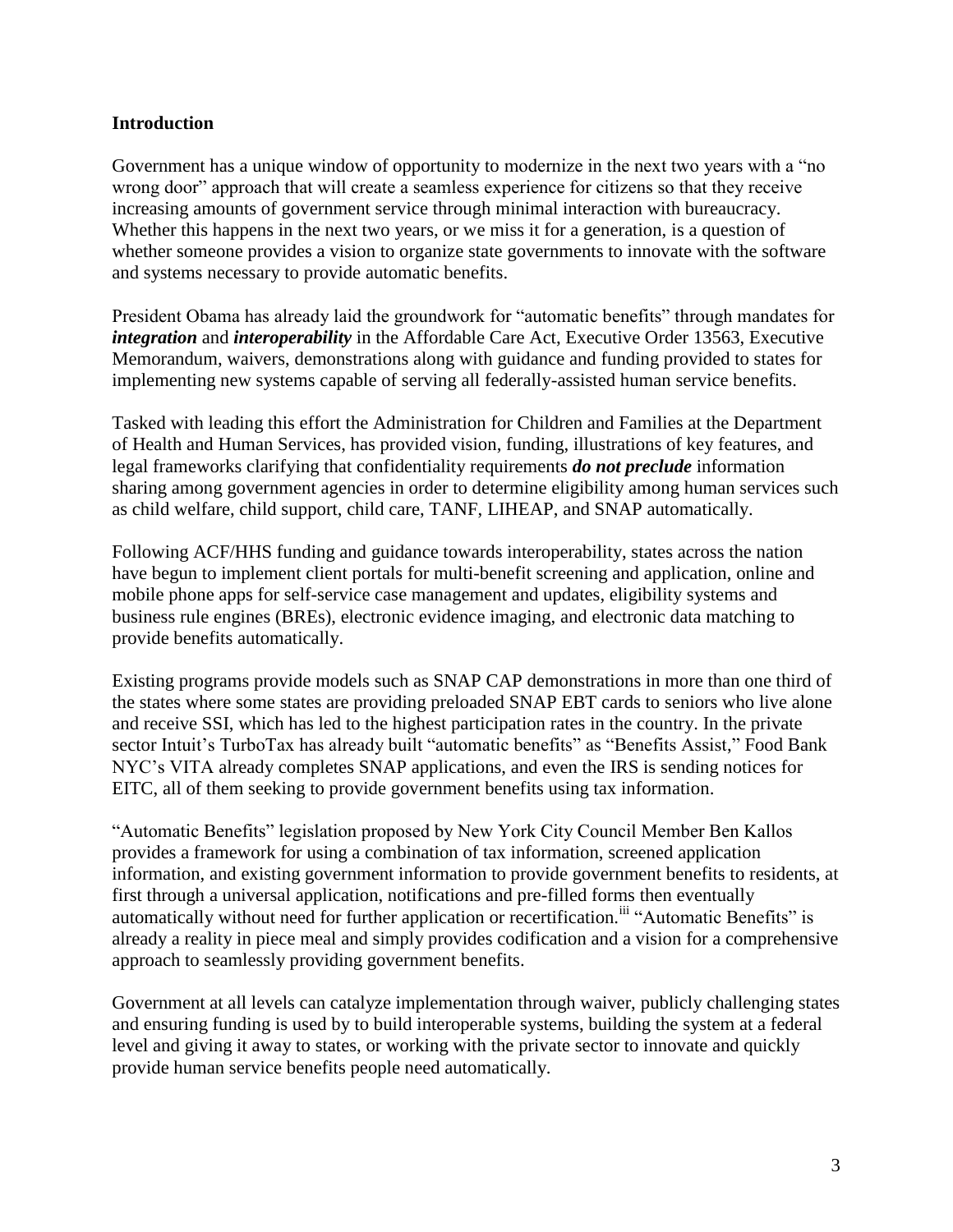## **Executive Order, Memorandum and Affordable Care Act Mandate and Funding for Interoperability and Integration**

On January 18, 2011, President Barack Obama issued Executive Order 13563, "Improving Regulation and Regulatory Review," which received attention largely around Section 6, "Retrospective Analyses of Existing Rules," which is projected to save \$10 billion, <sup>iv</sup> whereas Section 3, "Integration and Innovation," provides an initial roadmap for "automatic benefits:

Some sectors and industries face a significant number of regulatory requirements, some of which may be redundant, inconsistent, or overlapping. Greater coordination across agencies could reduce these requirements, thus reducing costs and simplifying and harmonizing rules. In developing regulatory actions and identifying appropriate approaches, each agency shall attempt to promote such coordination, simplification, and harmonization.

A White House Memorandum that followed one month later President Obama provided for "Administrative Flexibility, Lower Costs, and Better Results for State, Local, and Tribal Governments," facilitating the coordination and collaboration as well as streamline agency requirements among federal agencies, states and localities.<sup>v</sup>

Funding to build interoperability systems was passed as part of the Affordable Care Act, resulting in a waiver of OMB Circular A-87, which would otherwise require cost allocation, allows states to receive 90% reimbursement across all human services through December 2018. Guidance from Health and Human Services and the United States Department of Agriculture followed on August 10, 2011 and January 23, 2012, advised states and localities of this funding, that they could integrate eligibility and provided an enumerated list of features that would be funded including application portals, data warehouses for case record imaging, outreach and verification, rules engines, and automation.

The Affordable Care Act's Section 1561, required HHS in consultation with the in consultation with the Health Information Technology (HIT) Policy Committee and the HIT Standards Committee, to develop interoperable and secure standards and protocols that facilitate electronic enrollment of individuals in Federal and State health and human services programs. <sup>vi</sup> The recommendations included making eligibility rules public in human and computer readable standards<sup>vii</sup> and using health insurance coverage determinations to support eligibility and application for other human services such as SNAP and TANF.<sup>viii</sup>

President Barack Obama, the Affordable Care Act and HHS have laid the ground work for "automatic benefits" through Executive Order, memorandum, guidance and even funding that will expire in December of 2018. This presents a narrow window of time to build interoperability across all 50 states, one that if missed could take another generation to implement. There is nothing standing in the way and the Federal government must publicly challenge and lead the states so that they in building interoperable systems to provide automatic benefits.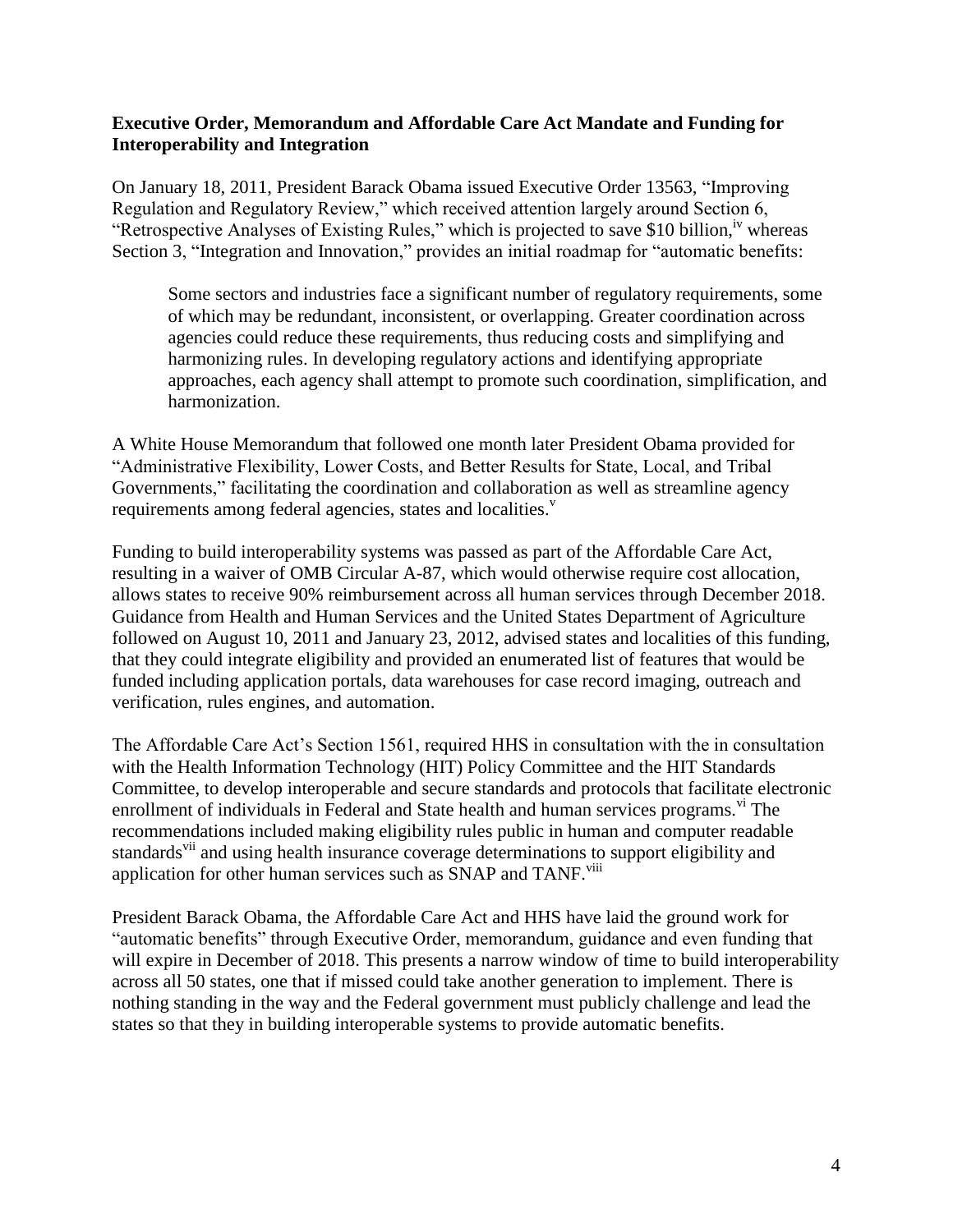## **Regulations Waived to Improve and Integrate Access to Benefits**

Previous administrations<sup>ix</sup> have promulgated bureaucratic rules that exceeded the mandates of laws and remain on the books by virtue of institutional inertia. Many of these rules and regulations have been waived for as many as two dozen states and in most cases, at least a half dozen. Counterintuitively more political conservative states such as New Mexico, Arizona and Oklahoma are leading the nation. Waivers have focused on eliminating costly and time consuming "live" in-person interviews for application<sup>x</sup> and recertification<sup>xixii</sup> for the elderly and the disabled in favor of over the phone through on-demand<sup>xiii</sup> and interactive voice response<sup>xiv</sup> as well as online. In addition states have moved toward using automatic identity verification<sup>xv</sup> and electronic notification<sup>xvi</sup> through email. Rather than a piecemeal, state by state approach, the Federal government should issue a 50 state waiver for all regulations that have already been waived for one state (see endnotes for specific regulations to be waived) and begin the process of repealing those regulations in favor of regulations requiring integration and interoperability to facilitate automatic benefits.

## **Interoperability & Data Sharing Mandated & Permitted by Federal Law & Regulations**

Coordinated care and integrated case management can improve the overall health and well-being of individuals.<sup>xvii</sup> Better outcomes mean healthier, safer, stabilized individuals and families with a better chance of sustaining self-sufficiency and long-term personal success, which, in turn, reduces costs to the state and local governments.<sup>xviii</sup> The Administration for Children and Families (ACF) developed a Confidentiality Toolkit to help jurisdictions successfully navigate the delicate balance between privacy and security with the delivery of efficient and effective services between the following programs:<sup>xix</sup> Child Welfare, Child Care, Temporary Assistance for Needy Families (TANF), Child Support, Low Income Home Energy Assistance Program (LIHEAP), and the Supplemental Nutrition Assistance Program (SNAP).<sup>xx</sup>

- *Child Welfare* While Federal laws<sup>xxi</sup> require confidentiality, they do not prohibit and in many cases provide for or mandate information sharing,<sup>xxii xxiii</sup> xxiv and in fact require automated child welfare information systems<sup>xxv</sup> with funding for linking agencies for provision of comprehensive services.<sup>xxvixxvii</sup>
- *Child Support* while broad data sharing of information is mandated for child support collection<sup>xxviii</sup> with statewide automated data processing,<sup>xxixxxx</sup> the data is mandated to go in to the system, but largely cannot come out,  $\frac{1}{x}$  however since this data must be shared with one agency, it can also be shared with others.
- *Child Care* unlike other federal human service laws and regulations, issues of confidentiality and information sharing are absent,<sup>xxxii</sup> with block grants empowering the states.<sup>xxxiii</sup> Best practices from many states set thresholds that relate to other benefits like SNAP; link to benefits like TANF, SNAP and Medicaid; use other early care and education programs such as Head Start, Pre-K to determine gaps and comprehensive service availability; and manage licensing and quality rating.<sup>xxxiv</sup>
- *Temporary Assistance for Needy Families (TANF)* Since replacing Aid to Families with Dependent Children (AFDC) in 1996, TANF provides broad flexibility to states for implementation with requirements for data sharing<sup>xxxv</sup> and penalties for failure to participate in an income and eligibility verification system  $(IEVS)$ <sup>xxxvi</sup> across other benefits.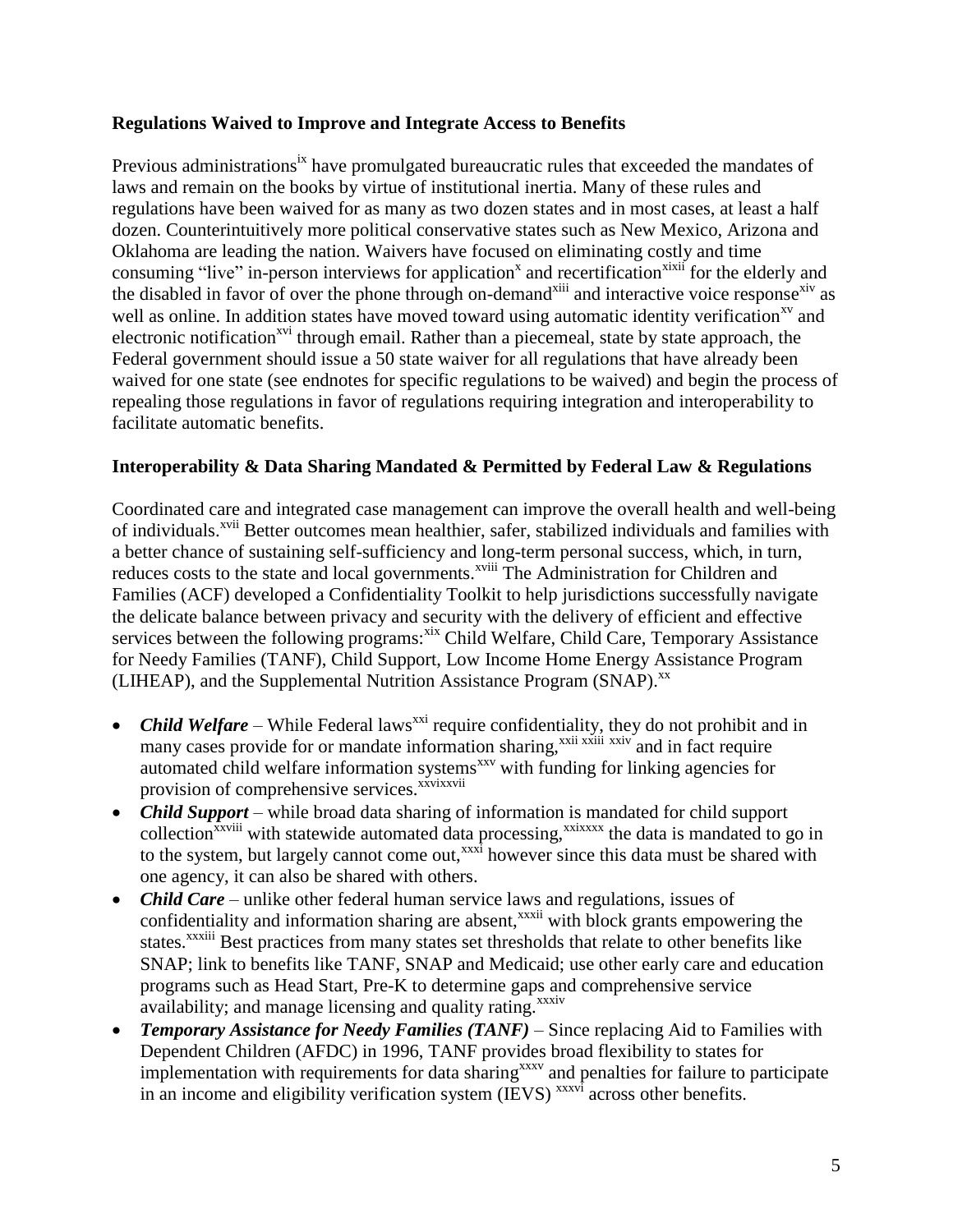- *Low-Income Home Energy Assistance Program (LIHEAP)* confidentiality and information sharing is absent from this program's laws and regulations,<sup>xxxvii</sup> with categorical eligibility flexibility to serve households where at least one member is receiving SNAP, TANF, or SSI.<sup>xxxviii</sup> States must coordinate this program with child welfare programs and Social Security, may apply policies consistent with TANF, but otherwise have broad flexibility.<sup>xxxix</sup>
- *Supplemental Nutrition Assistance Program (SNAP)* food is a primary need and integral to all other services which is why a joint application is mandated with TANF, though a selective application is allowed, with privacy protections for applicants but mandates for information sharing with other "federally-assisted state programs providing assistance on a means-tested basis to low income individuals" and integration with income and eligibility verification systems (IEVS) used by other programs such as  $TANF$ <sup> $x$ l</sup>

Throughout all of the above programs, confidentiality does not preclude data sharing and in fact a mandate for data sharing exists for many of the programs. In all cases the Privacy Act of 1974 is easily satisfied by adding notification and consent for sharing information between agencies.<sup>xli</sup>

## **Automatic Benefits in State and Local Government**

Since 1997, federal law has required SSA to offer the opportunity to file SNAP applications while at the SSA office, leading to partnership with Food and Nutrition Services (FNS) to create Combined Application Projects (CAP) demonstrations in 18 states as of 2013, using one of two approaches, a standard model of seeking additional information in SSA interviews to complete the SNAP application or a modified model using information from SSA to automatically determine eligibility for single member households, which in some states includes mailing an pre-loaded EBT card along with SSI benefits.<sup>xlii</sup> In all cases, SNAP uptake increased, with the highest enrollment from the modified model where pre-loaded EBT cards are provided automatically.<sup>xliii</sup>

The Children's Health Insurance Program Reauthorization Act allowed for Express Lane Eligibility (ELE) that uses data from SNAP to automatically enroll individuals into health insurance programs. The most progressive ELE programs, such as in Louisiana, automatically send health insurance cards to those eligible and allow them to start coverage immediately by using their card.<sup>xliv</sup> The administration just made the Fast Track Medicaid program permanent, allowing states to use a similar SNAP match to automatically enroll individuals into MAGI Medicaid. Seven states have implemented this option, and all states that expanded Medicaid should be encouraged to take advantage of this option.<sup>xlv</sup> Broad based implementation of Fast Track would help millions of eligible individuals quickly and seamlessly gain access to healthcare.

California launched the California Welfare Information Network (CalWIN) with a coalition of 18 counties, to manage welfare to work, Medicaid, SNAP, child welfare and other assistance programs with an integrated approach that shares data across agencies provides for online case management with a web and mobile phone app that allows residents to apply, see current benefits, recertify and update their profile online.<sup>xlvi</sup>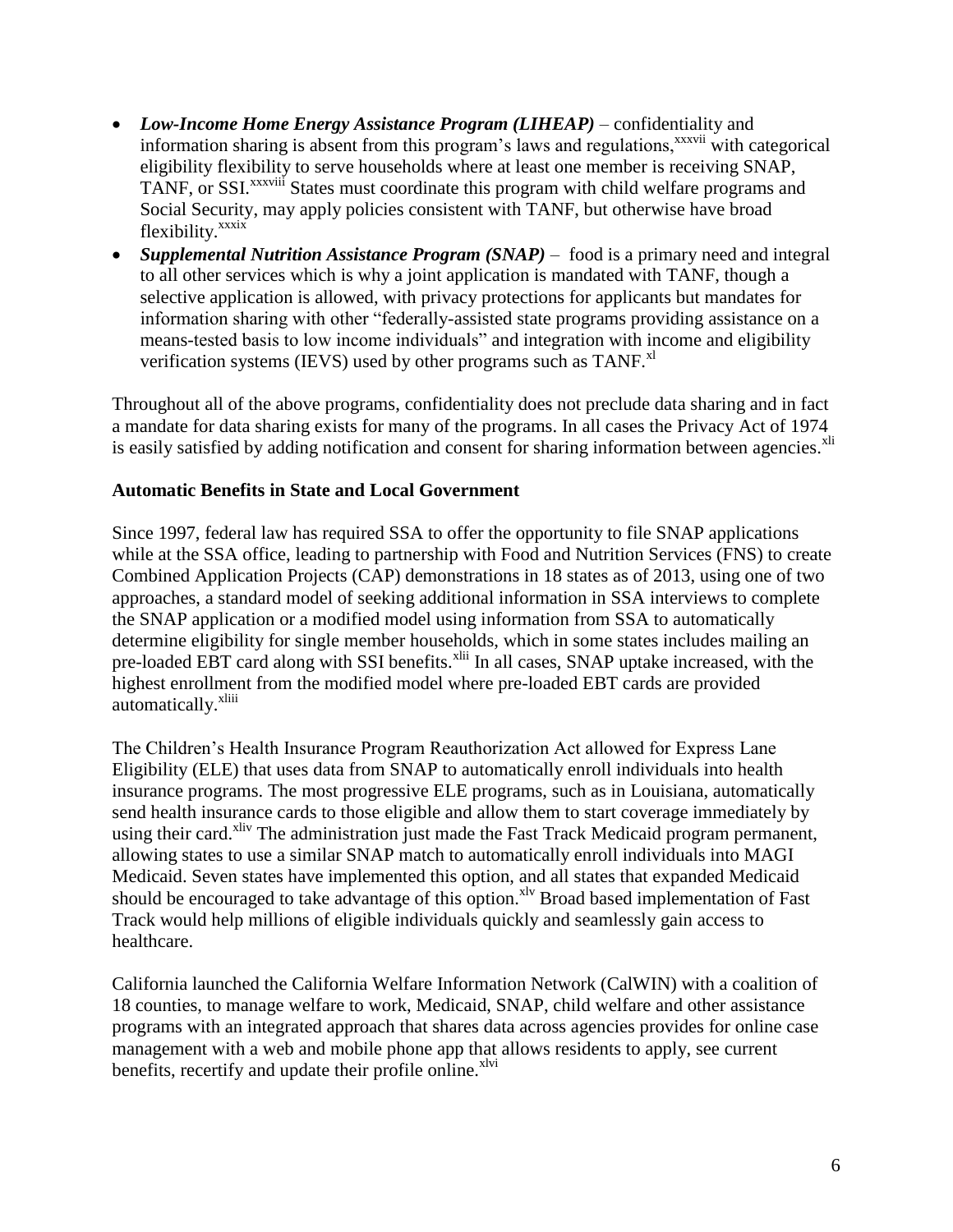New York City offers an online application for more than 30 government benefits and information sharing across 9 city human service agencies.<sup>xlvii</sup> New York State announced the creation of an "Integrated Eligibility System" in partnership with an Anti-Hunger Task Force that will provide a "no wrong door" approach that uses in-person, phone and online intervention to capture information once in order to provide the answers and assistance people need.<sup>xlviii</sup>

A survey of eleven states including Alabama, New Mexico, Kentucky, Oklahoma, Virginia and others, found broad implementation using Affordable Care Act funding for interoperability among human services using a waiver of OMB Circular A87 cost allocation to provide: client portals for multi-benefit screening and application, online and mobile phone app self-service case management and updates, eligibility systems and business rule engines (BREs), electronic evidence imaging, electronic data matching to provide benefits automatically.<sup>xlix</sup>

## **Private Sector Screening Individual for Benefits Using Taxes**

Intuit's TurboTax has already built "automatic benefits" as "Benefits Assist" to provide government benefits using tax information and is poised to expand as a strong partnership between the public and private sectors. H&R Block has already tested using their tax preparers to screen and fill out benefits applications. Even the IRS is providing notifications for benefits. Tax based benefits screening are already a reality in piece meal and ready to become comprehensive. Taxpayer consent is allowed by the IRS to provide sharing by tax preparers of tax information.<sup>1</sup>

This year Intuit's TurboTax began processing 30.7 million consumer Federal tax returns, <sup>ii</sup> nearly 10% of the United States population, <sup>lii</sup> many of whom were screened for Supplemental Nutrition Assistance Program (SNAP) using "Benefits Assist" in all 50 states during the month of January, before the system was shut down by request of the government. Intuit used tax information to screen applicants to receive additional questions which were used to electronically fill paper applications for each locality then submit them through facsimile.<sup>liii</sup> The United States Department of Agriculture (USDA) Food and Nutrition Service (FNS) issued guidance that determined TurboTax's electronic SNAP application to be valid and required that they be processed. <sup>liv</sup> This year, Intuit plans to try again with the addition of digital supporting document submission by text message and an expansion from SNAP to include FCC Lifeline eligibility in cooperation of 35 states lead by early adopters Arizona and Missouri.

H&R Block and TaxAct each file 7 million tax returns annually.<sup>1v</sup> In 2007, H&R Block participated in a study where certain tax payers were provided with one of several interventions including: educational materials on SNAP, notification that they were eligible for SNAP along with an application, or having their forms completed and submitted by a professional tax preparer.<sup>Ivi</sup> The results showed a 22% increase in application rates for tax payers who received notification and a blank or pre-filled application which nearly doubled to 40% when applications were filled and submitted by professional.<sup>Ivii</sup>

The Internal Revenue Service (IRS) provides a CP09 or CP27 notification to tax payers who fail to claim their Earned Income Tax Credit (EITC) of which 41% sign, return them and receive a check. In 2010 the IRS sent a second notice using different envelopes and different notices that varied from resending the standard form to a more complex form as well as including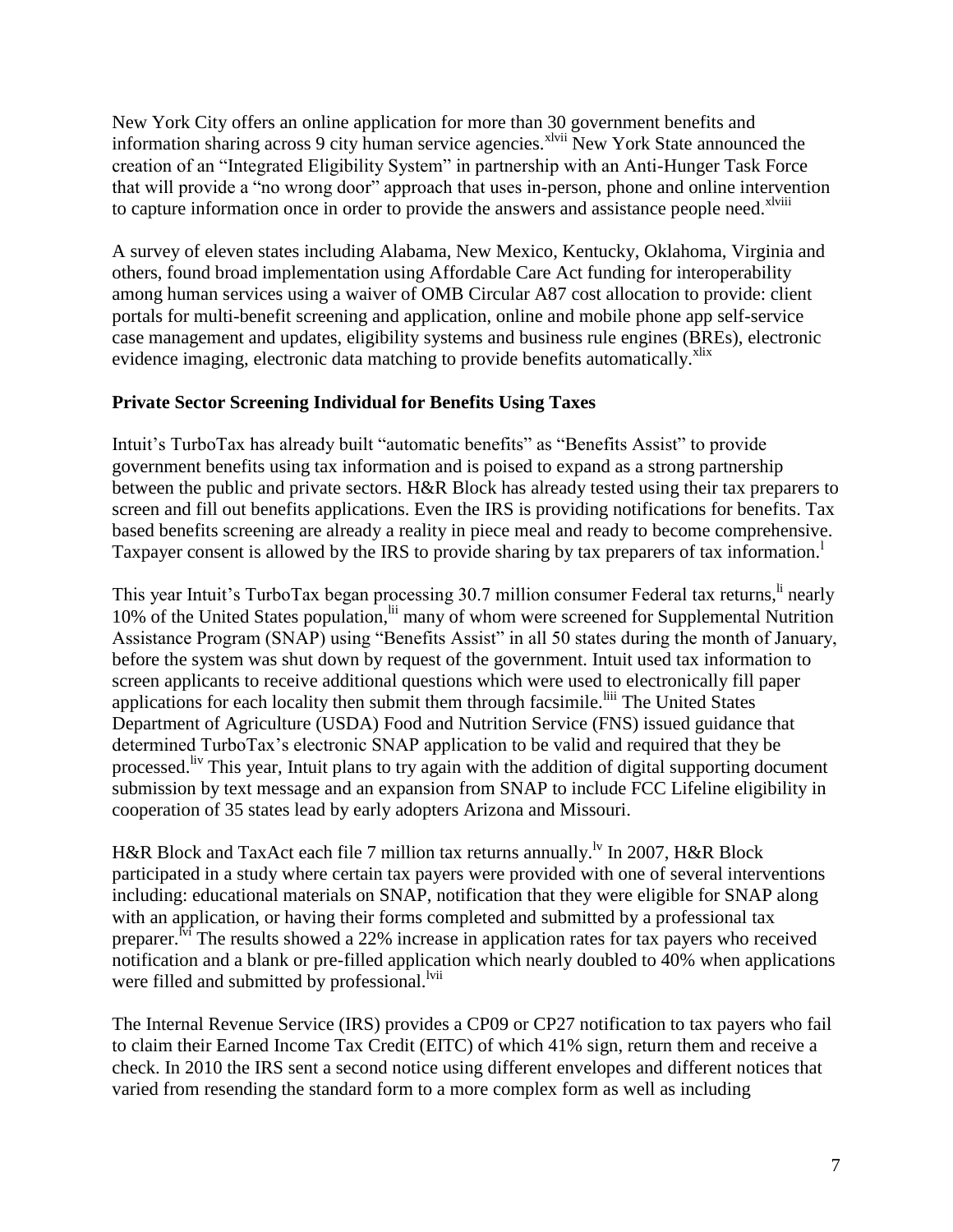indemnification, estimated time to complete, or including an estimated tax credit amount as low or high.<sup>lviii</sup> The results found a 22% increase from the second intervention that included simplifying the notification and including the potential benefits.

Volunteer Income Tax Assistance (VITA) provides free income tax preparation for low-income Americans in all 50 states through a matching grant program administered by the IRS, first appropriated by the  $110^{th}$  Congress in December 2007, and re-appropriated each year thereafter.lix One of the largest VITA providers is Food Bank for New York City which has provided the service since 2002 and completed 85,000 tax returns in 2014, screening them for SNAP, resulting in approximately 11,000 new enrollments.

Government has an opportunity to work with private sector for-profit and non-profit companies that have more flexibility and can innovate the use of tax information for providing benefits automatically.

# **Conclusion**

President Obama has already laid the groundwork for "automatic benefits" through the Affordable Care Act, Executive Order 13563, Executive Memorandum, waivers, guidance and funding for each state to use *integration* and *interoperability* to improve delivery of federallyassisted human service benefits to their residents by leveraging information sharing across human service agencies to automatically recertify or provide benefits. Across the nation, states including California, Louisiana, North Carolina, Pennsylvania, and New York have begun to implement one stop websites for multi-benefit screening and application, online and mobile phone apps for self-service case management and updates, eligibility systems and business rule engines (BREs), electronic evidence imaging, and electronic data matching to provide benefits automatically.

We can advance automatic benefits at the federal, state and local level and create a lasting legacy for more open and effective government by:

**1. Challenge the States to Use Existing Funding** - lead the states by publicly challenging governors to use Affordable Care Act funding available until 2018 to reduce bureaucracy and waste by removing unnecessary paper work and rules in order to provide human service benefits to those who need them.

**2. Integrate Automatic Benefits into Healthcare Exchanges** - upgrade HealthCare.gov so that applicants for health insurance are also screened, qualified and awarded all the other human services citizens qualify for in order to give them the comprehensive care they need to stay healthy.

**3. Challenge the Private and Non-Profit Sector** - issue a challenge to states and locals to make the business rules underlying benefits decisions freely available as open data and invite the private and non-profit sector to innovate in delivery of government benefits, including by creating new kinds of eligibility apps.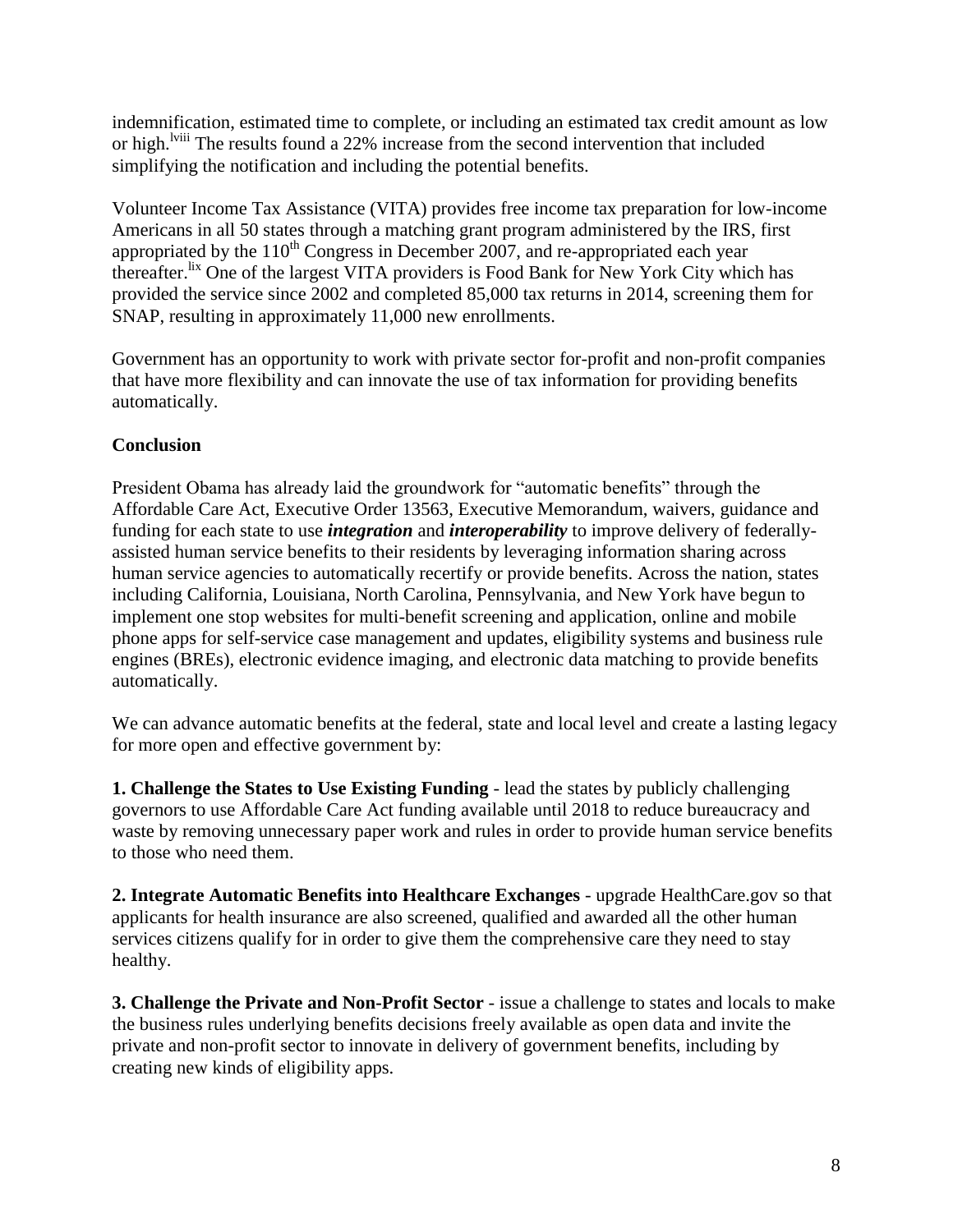**4. Super Waiver -** granting a blanket waiver of any bureaucratic rules, identified below, that stand in the way of granting benefits to people who need them and following the framework laid out by automatic benefits legislation introduced in New York City.<sup>1x</sup>

Automatic benefits have the advantage of decreasing interaction with bureaucracy and making government more efficient, effective, and humane. But without intervention, a handful of states may build automatic benefits with governors claiming credit individually, but the vast majority will miss the 2018 deadline, leaving much of America without the benefits they need.

 $\overline{a}$ 

viii *Interoperability Toolkit* at 28 *citing* Recommendation 2.1.

ix Federal Register, Volume 59, No. 110, June 9, 1994 and Federal Register, Volume 59, No. 235, December 8, 1994 noticing 7 CFR 272.2 et seq.

<sup>x</sup> 7 C.F.R. 273.14(b)(3) waived in 7 states including New Mexico and Oklahoma to eliminate the interview for expedited applications.

 $x_i$  7 C.F.R. 273.2(e)(2) & 273.14(b)(3) waived in 23 states including New Mexico and Oklahoma to eliminate inperson interviews in favor of recertification by phone or online.

 $\frac{x}{y}$  7 C.F.R. 273.14(b)(3) waived in 6 states including New Mexico to allow Interactive Voice Response (IVR) for elderly and disabled.

<sup>&</sup>lt;sup>i</sup> Barack Obama, "Remarks by The President at Opening Session of the Forum on Modernizing Government," The White House Office of the Press Secretary, January 14, 2010 available at https://www.whitehouse.gov/the-pressoffice/remarks-president-opening-session-forum-modernizing-government

ii Ben Kallos, "Introduction 855 of 2015: A Local Law to amend administrative code of the city of New York, in relation to requiring the human resources administration/department of social services to use income tax filings to determine eligibility for public benefits," New York City Council, July 23, 2015 available at http://benkallos.com/legislation/introduction-855-2015-automatic-benefits

 $\overline{u}$ *Id.* 

iv Council of Economic Advisers, Executive Office of the President, "Smarter Regulations Through Retrospective Review," May 10, 2010 available at https://www.whitehouse.gov/sites/default/files/lookback\_report\_rev\_final.pdf

v President Barack Obama, "White House Memorandum for the Heads of Executive Departments and Agencies: Administrative Flexibility, Lower Costs, and Better Results for State, Local, and Tribal Governments," February 28, 2011 *designating* the Director of the Office of Management and Budget (OMB) to lead a process with the Chief Information Officer of OMB and the Chief Technology Officer of the Office of Science and Technology Policy to facilitate the coordination and collaboration as well as streamline agency requirements among federal agencies, states and localities.

vi Administration for Children and Families, Health and Human Services, "Your Essential Interoperability Toolkit: An ACF/HHS Resource Guide," July 2012 available at

http://www.acf.hhs.gov/sites/default/files/assets/acf\_toolkit\_july\_2012\_final.pdf hereinafter "*Interoperability Toolkit."*

vii *Interoperability Toolkit* at 28 *citing* Recommendation 3.2.

 $\frac{\dot{x}}{x}$  7 C.F.R. 273.2(e)(2) & 273.14(b)(3) waived in 6 states to eliminate the "live" interview for recertification of elderly and disabled.

 $x^{iii}$  7 C.F.R. 273.2(e)(3) & 273.14(b)(3) waived in 11 states including Arizona to provide on demand telephone interviews.

 $xv$  7 CFR 273.2(f) waived in 8 states including Arizona to allow automated identity verification through third party applications such as Lexis Nexis.

 $x^{\pi i}$  7 CFR 273.2(c)(5), (e)(3); 273.10(g)(1),(2); 273.12(c)(3)(i); 273.13(a)(3); 273.14(b)(l); 273.18(e)(3)(i)-(vi),  $(e)(4)(i)-(ii),(g)(2)$  waived in 10 states including Arizona to allow for electronic notices.

xvii Administration for Children and Families, "Confidentiality Toolkit: A resource tool from the ACF Interoperability Initiative," August 2014 available at

https://www.acf.hhs.gov/sites/default/files/assets/acf\_confidentiality\_toolkit\_final\_08\_12\_2014.pdf hereinafter "*Confidentiality Toolkit"*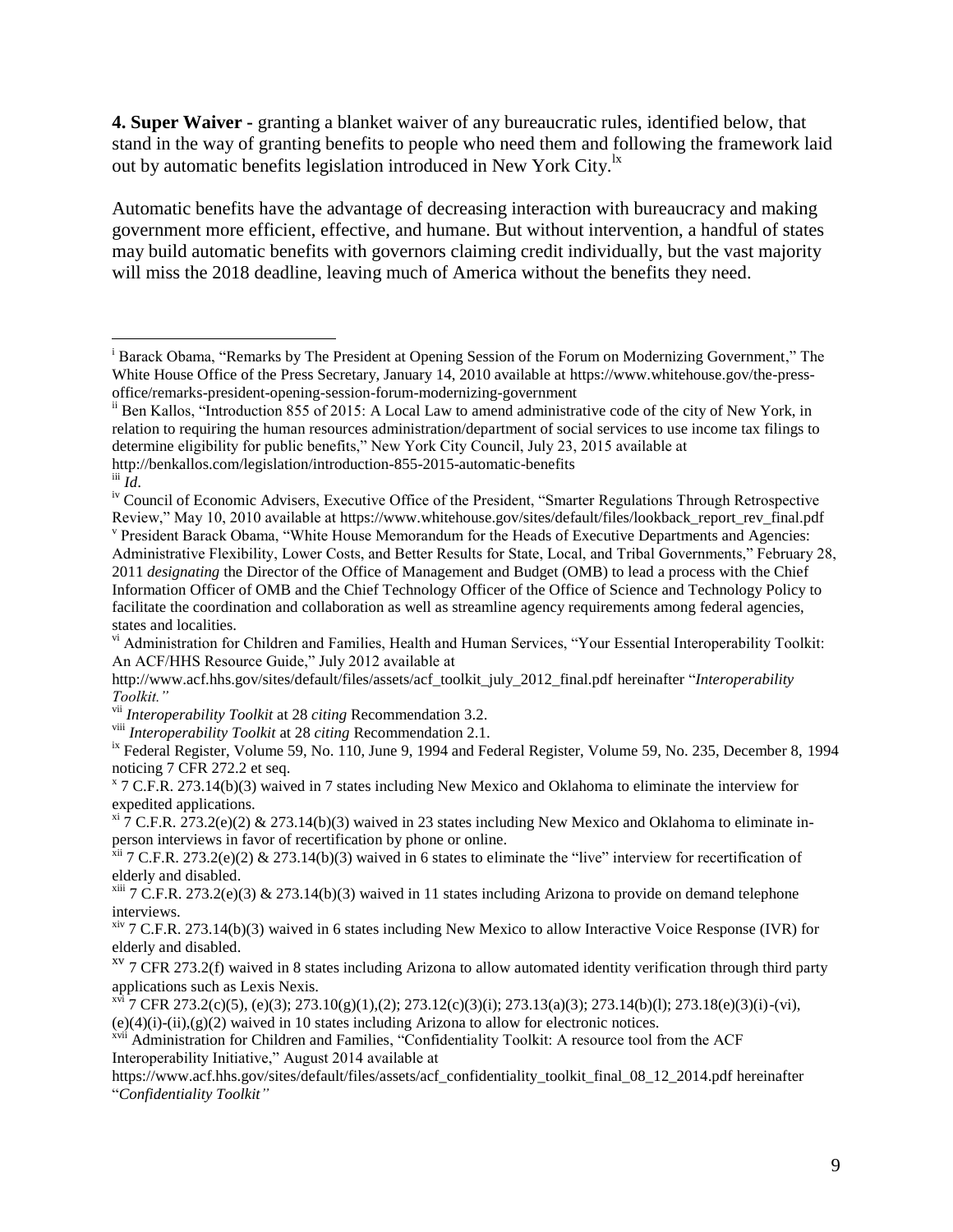$\overline{a}$ 

xxi *Confidentiality Toolkit* at 27-28 *citing* CAPTA; Child and Family Services Improvement and Innovation Act; Fostering Child Welfare Connections to Success and Increasing Adoptions Act; title IV-B (Child Welfare Services and Promoting Safe and Stable Families), title IV-E (Federal Payments for Foster Care and Adoption Assistance), and, title XX (Block Grants to States for Social Services) of the Act.

<sup>xxii</sup> *Confidentiality Toolkit* at 18 citing Child Abuse Prevention and Treatment Act (CAPTA) section 106(b)(2) <sup>xxiii</sup> *Confidentiality Toolkit* at 20 citing Office of Child Support Enforcement and the Children's Bureau,

"Information Memorandum (IM-12-06)," August 1, 2012, that provides information on how State child support and child welfare agencies can improve their work, including through electronic data exchanges between child welfare and child support information systems.

 $xxiv$  42 U.S.C. §671(a)(8)(C) "State plan for foster care and adoption assistance. Requisite features of State plan. In order for a State to be eligible for payments under this part, it shall have a plan approved by the Secretary which … provides safeguards which restrict the use of or disclosure of information concerning individuals assisted under the State plan to purposes directly connected with … the administration of any other Federal or federally assisted program which provides assistance, in cash or in kind, or services, directly to individuals on the basis of need…"

xxv *Confidentiality Toolkit citing* requirements for Statewide Automated Child Welfare Information Systems (SACWIS)The Act and/or implementing regulations at 45 CFR 1355.53(b)(2) states that, to the extent practicable and appropriate, the state should provide for electronic exchanges and referrals with other data collection systems including TANF, Medicaid, child support, and the National Child Abuse and Neglect Data System (NCANDS). At the same time, it does not specifically discuss interoperability or incorporating interoperable standards developed and maintained by inter-governmental partnerships.

xxvi Child Abuse Prevention and Treatment Act (CAPTA) provides for confidentiality but does not prohibit information sharing among government agencies and provides CAPTA funding through HHS to states for linking child welfare agencies with the provision of services through other agencies.

xxvii Child and Family Services Improvement and Innovation Act, Title IV-B, Section 437(f), allows HHS to award grants to regional partnerships that provide integrated activities, data interoperability and services that are designed to increase the safety, permanency and well-being of children who are in an out-of-home placement as a result of a parent's or caretaker's substance abuse.

xxviii *Confidentiality Toolkit* at 32.

xxix *Confidentiality Toolkit* at 32 *stating* "the state's plan for child support must include certain information sharing with TANF, Foster Care, Medicaid, and SNAP."

xxx *Confidentiality Toolkit* at 32 *citing* 42 U.S.C. § 666(c)(1)(D)(i) *in stating* "It is important to note that the child support statute clearly states that the child support system shall have access to records of other state and local government agencies, including: vital statistics; tax and revenue records; real and titled personal property; occupational and professional licenses; ownership and control of corporations, partnerships, and other business entities; employment security records; public assistance programs; motor vehicle department; and corrections"

xxxi *Confidentiality Toolkit* at 32

xxxii *Confidentiality Toolkit* at 36 *citing* Child Care and Development Block Grant, 42 USC §658.

xxxiii *Confidentiality Toolkit* at 36-37 *citing* The Privacy Act of 1974, 5 USC §552a, as amended, may prevent certain sharing of information without consent or memorandum.

xxxiv *Confidentiality Toolkit* at 36

xxxv *Confidentiality Toolkit* at 29 *citing* Social Security Act, Sections 408(a)(2) and 408(a)(3) and 45 CFR 264.30 xxxvi *Confidentiality Toolkit* at 29 *citing* Social Security Act, Section 1137, 42 U.S.C. § 1320b-7.

xxxvii *Confidentiality Toolkit* at 40-41 *citing* Home Energy Grants, 42 USC §8621 and The Privacy Act of 1974, 5 USC §552a, as amended, which requires consent of the individual whose information is shared and memorandum between agencies.

xxxviii *Confidentiality Toolkit* at 40 and Office of Community Services, Administration for Children and Families, U.S. Department of Health and Human Services, "LIHEAP Service Eligibility FY 2014," September 17, 2013 available at http://www.acf.hhs.gov/programs/ocs/resource/liheap-eligibility-criteria

xxxix *Confidentiality Toolkit* at 40

xviii *Confidentiality Toolkit.*

xix *Confidentiality Toolkit.*

xx *Confidentiality Toolkit.*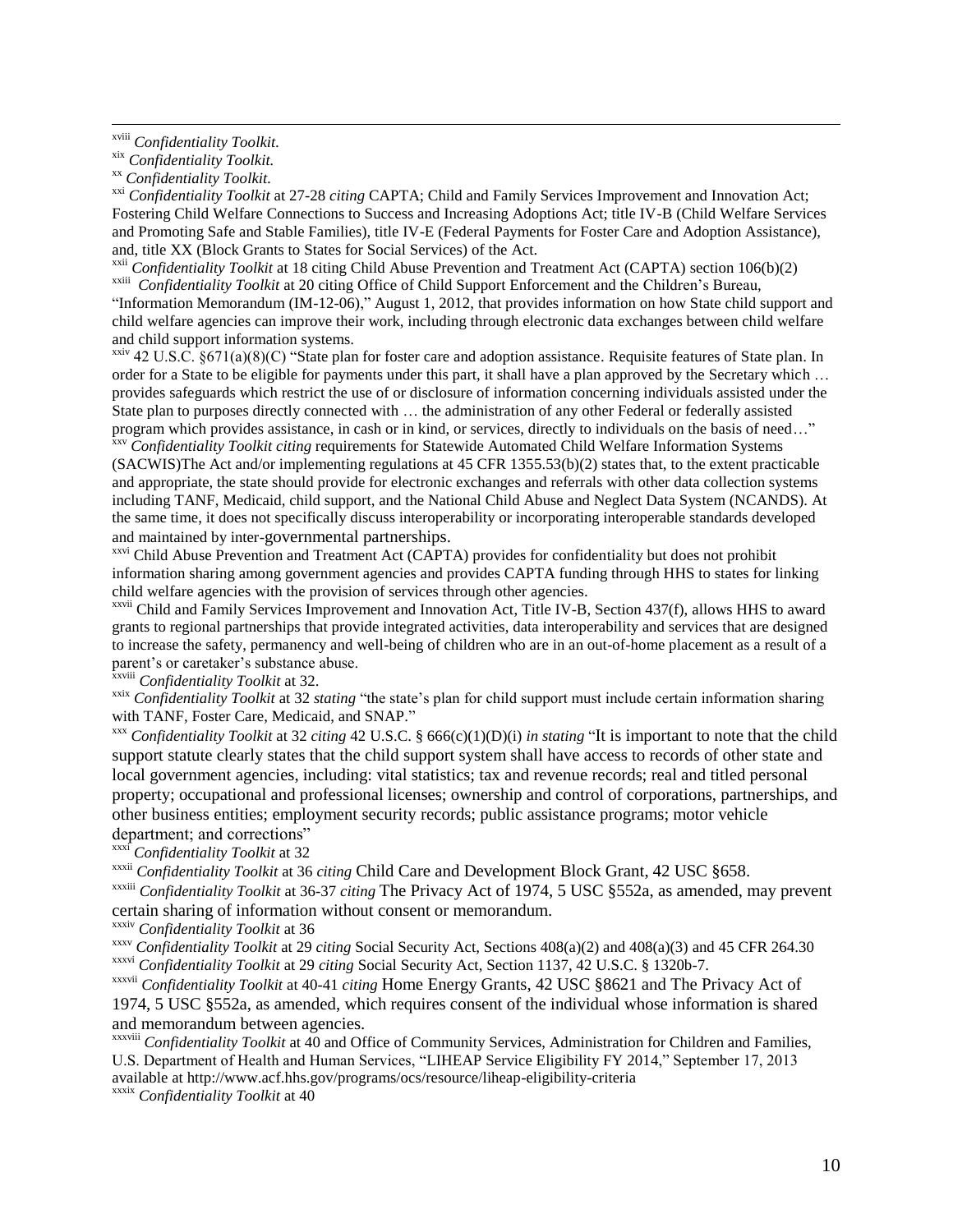xl *Confidentiality Toolkit* at 42 -44 *citing* Supplemental Nutrition Assistance Program, 7 U.S.C. §§ 2011-2036a; 7 CFR Parts 271-285 *noting* notification of information should be provided to applicants.

<sup>xlii</sup> Stan Dorn, Sarah Minton, and Erika Huber, "Integrating Health and Human Services Programs and Reaching Eligible Individuals Under the Affordable Care Act," The Urban Institute prepared for Alana Landey, Office of the Assistant Secretary for Planning and Evaluation, DHHS, July 21, 2014 at 34 available at

http://aspe.hhs.gov/report/examples-promising-practices-integrating-and-coordinating-eligibility-enrollment-andretention-human-services-and-health-programs-under-affordable-care-act *citing* Food and Nutrition Service (FNS), *2013 Program Access Toolkit*. March 2013 *listing* Arizona, Florida, Kentucky, Louisiana, Maryland, Massachusetts, Michigan, Mississippi, New Jersey, New Mexico, New York, North Carolina, Pennsylvania, South Carolina, South Dakota, Texas, Virginia, and Washington.

xliii *Id* at 19.

 $\overline{a}$ 

xliv Hensley-Quinn, M., Henderson, M. and Mooney, K. (2012). "State Experiences with Express Lane Eligibility: Policy Considerations and Possibilities for the Future." State Health Reform Assistance Network. Available at http://www.rwjf.org/content/dam/farm/reports/issue\_briefs/2012/rwjf403808

<sup>xlv</sup> Wachino, V. (2015). "Policy Options for Using SNAP to Determine Medicaid Eligibility and an Update on Targeted Enrollment Strategies." U.S. Department of Health & Human Services, Centers for Medicaid & Medicare Services. Available at: http://www.medicaid.gov/Federal-Policy-Guidance/downloads/SHO-15-001.pdf xlvi *Confidentiality Toolkit* at 48 and Alameda County Social Services Agency, "Information Services," available at

http://www.alamedasocialservices.org/public/departments/agency\_administration/information\_services/index.cfm xlvii *Confidentiality Toolkit* at 50.

xlviii Governor Andrew Cuomo, "2015 Opportunity Agenda," January 2015, at 191-192, available at https://www.governor.ny.gov/sites/governor.ny.gov/files/atoms/files/2015\_Opportunity\_Agenda\_Book.pdf *stating*

1. Economic Opportunity for All New Yorkers. 92. Re-envision Human Service Information Technology.

Human Service Information Technology systems are a series of separate and mostly antique data bases that track well-being, safety and appropriate fiscal actions for New Yorkers receiving Government assistance. The Anti-Hunger Task Force found that these outdated systems can create barriers to individuals and families accessing all of the benefits for which they are eligible. Leveraging Federal funds that incentivize system modernization, the state is embarking on a massive overhaul, bringing many separate systems up to one single standard, with common interoperability and reporting capabilities. This "Integrated Eligibility System" will vastly improve client experience, the ability of workers to assist, system maintenance and reforms, and policy planning through robust data reporting.

The Anti-Hunger Task Force understands that hunger may co-present with a myriad of other human service needs. They recommend the "no wrong door" approach to this technology modernization effort- so that no matter what inquiry is presented, or which mechanism of presenting is used (in person, by telephone or through electronic application) the information technology is smart - capturing critical information once, and routing people to the right answers for their needs.

xlix Teri Shaw, Lucy Streett, Shelby Gonzales and Dottie Rosenbaum, "State Innovations in Horizontal Integration: Leveraging Technology for Health and Human Services," Social Interest Solutions and Center of Budget and Policy Priorities, March 24, 2015 available at http://www.cbpp.org/sites/default/files/atoms/files/3-23-15fa.pdf <sup>1</sup> Internal Revenue Service, "Section 7216 Frequently Asked Questions," citing 26 U.S.C. §7216, Treas. Reg. §301.7216-3(a)(3), Revenue Procedures 2013-14 and 2013-19 last reviewed or updated May 21, 2015 available at https://www.irs.gov/Tax-Professionals/Section-7216-Frequently-Asked-Questions

li Intuit: Fact Sheet and Outlook, September 17, 2015 available at http://investors.intuit.com/financialinformation/fact-sheet/default.aspx

lii Population of 320,695,675 on April15, 2015 according to the United States Census, "U.S. and World Population Clock," available at http://www.census.gov/popclock/

liii Lizbeth Silbermann, "Guidance to State Agencies on processing SNAP Applications Submitted by Intuit (TurboTax)," The United States Department of Agriculture (USDA) Food and Nutrition Service (FNS), February 27, 2015 available at http://www.fns.usda.gov/snap-guidance-intuit-snap-applications

xli *Confidentiality Toolkit*.